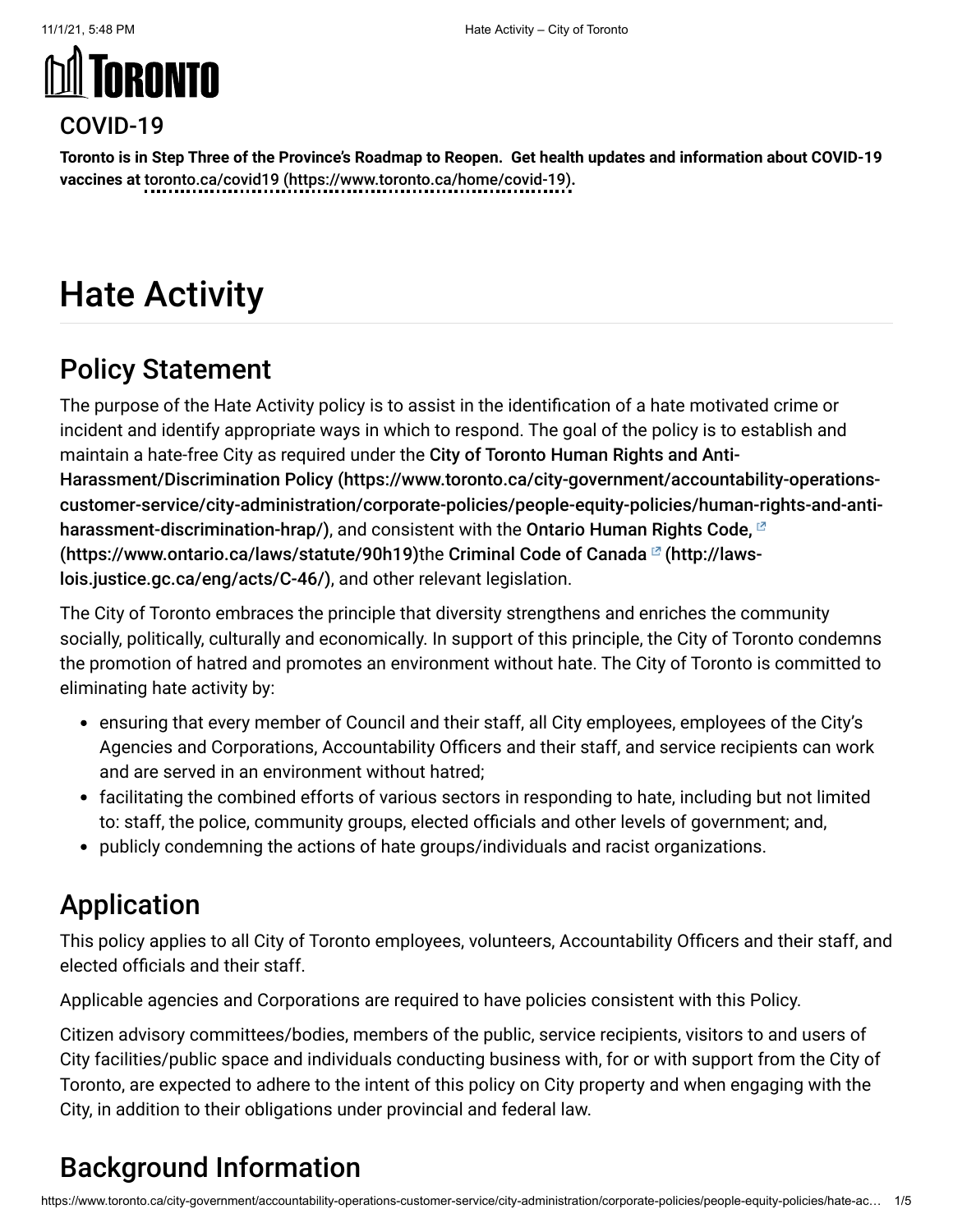Acts of hate are committed to intimidate, harm or terrify victims and the identifiable groups to which they belong. Victims of hate are targeted on the sole basis of who they are and/or the groups to which they belong (i.e., being Jewish, Muslim, Transgendered, Black, Indigenous, etc.).

#### The Hate Crimes Unit of the Toronto Police Service **External**

[\(http://www.torontopolice.on.ca/publications/files/reports/2019hatecrimereport.pdf\)](http://www.torontopolice.on.ca/publications/files/reports/2019hatecrimereport.pdf)reports that religion, sexual orientation, gender identity, gender, expression and race are the most frequently reported motivation factors for hate crimes. In recent years, the Hate Crimes Unit reported the highest incidence of hate crimes towards the Jewish community, the LGBTQ2S community, the Black community, and the Muslim community. The report also finds that while hate crimes motivated by religion and race are more likely to be mischief to property, the LGBTQ2S communities and Black communities are the most victimized group for assault and criminal harassment occurrences.

## Interpretation

Hate Activities may involve intimidation, harassment, physical force or threat of physical force against a person, a group or a property if motivated by hatred, bias, and/or prejudice against an identifiable group. Acts of hate may be committed by strangers or individuals well known to the victim.

Perpetrators may include individuals, groups, organizations and institutions. Victims may be reluctant to report hate for a variety of reasons, including: not recognizing that the motivation was hate; fear of retaliation; embarrassment and humiliation; and/or uncertainty of the criminal justice system response.

Hate activity could take the form of:

- acts of violence
- verbal slurs accompanied by a threat
- vandalism of ethnic, religious, lesbian or gay, minority sites
- sexual assaults
- intimidation and harassment
- bomb threats
- Public messages implying that members of an identifiable group are to be despised, scorned, denied respect and made subject to ill-treatment on the basis of group affiliation. Such messages may include group symbols, slogans or epithets and can be transmitted in many ways (e.g. graffiti, posters, flyers, hate mail, music lyrics, over the telephone, website and e-mail content, etc.)

## Use of Public Facilities

Public space, facilities and properties within the jurisdiction of the City of Toronto will not be available or accessible to any individual or group that promotes views and ideas which are likely to promote discrimination, contempt or hatred for any person or group on the basis of race, ethnic origin, place of origin, citizenship, colour, ancestry, language, creed (religion), age, sex, gender identity, gender expression, marital status, family status, sexual orientation, disability, political affiliation, membership in a union or staff association, receipt of public assistance, level of literacy or any other similar factor.

The City of Toronto (by requiring authorized users of public space, facilities and properties, and recipients of City grants utilizing such space to sign the City's Declaration of Compliance with Anti-Harassment/Discrimination Legislation and City Policy **(assimally https://www.toronto.ca/wp**content/uploads/2021/04/95b1-Declaration-of-Compliance-with-Anti-Harassment-and-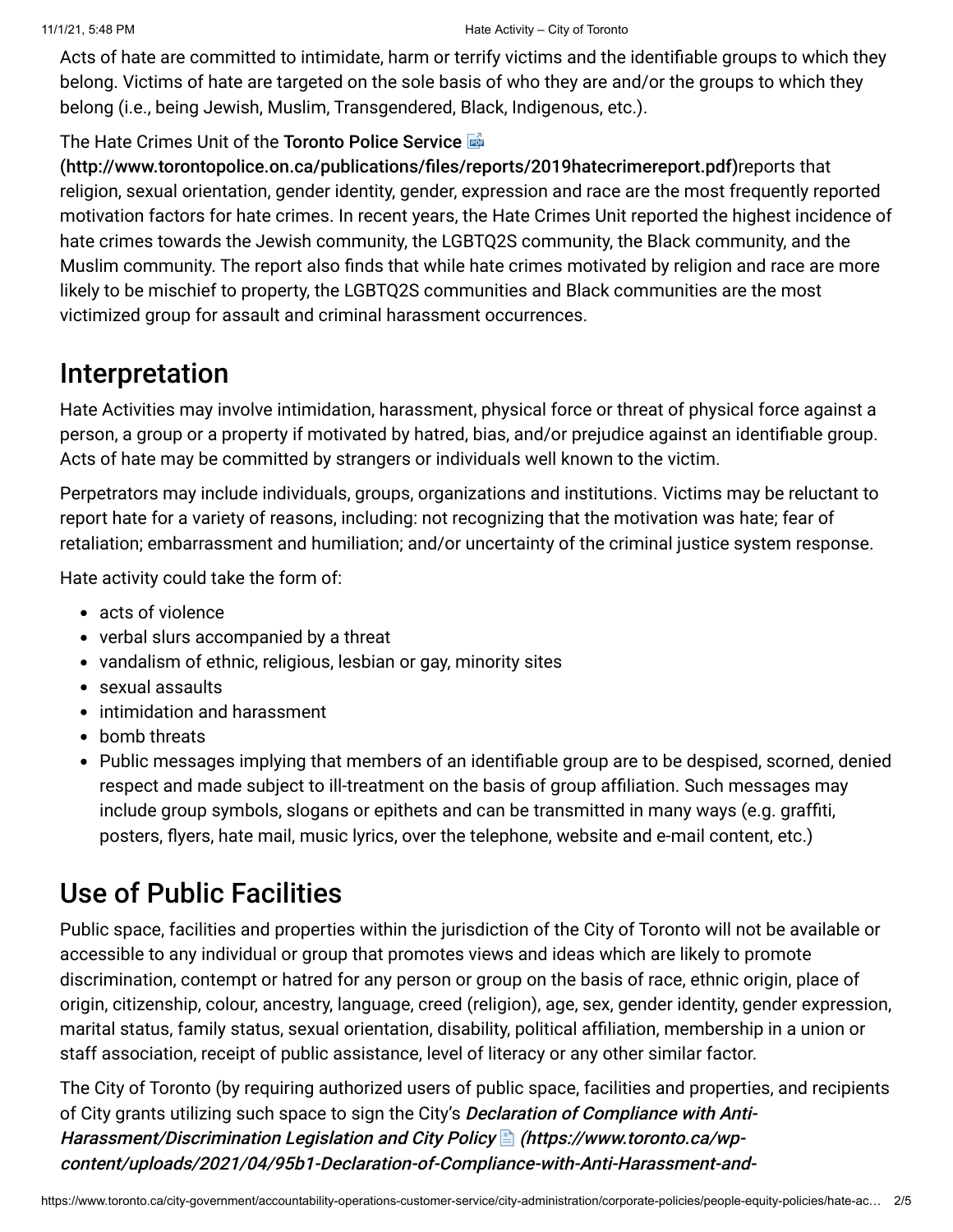Discrimination.docx)[Form\) requires potential users of public space to certify that they wi](https://www.toronto.ca/wp-content/uploads/2021/04/95b1-Declaration-of-Compliance-with-Anti-Harassment-and-Discrimination.docx)ll not be [conducting any business that violates the](http://laws-lois.justice.gc.ca/eng/acts/C-46/) Criminal Code of Canada  $\mathbb{F}$  (http://lawslois.justice.gc.ca/eng/acts/C-46/)– hate propaganda laws, and the Ontario Human Rights Code  $^{\boxtimes}$ [\(https://www.ontario.ca/laws/statute/90h19\)](https://www.ontario.ca/laws/statute/90h19).

## The Law

#### Hate Crime

A hate crime is defined as a criminal offence committed against a person or property that is motivated in any part by the suspect/offender's bias, prejudice or hate based on race, national or ethnic origin, language, colour, religion, sex, age, mental or physical disability, sexual orientation, or any other similar factor.

The Criminal Code of Canada (the Criminal Code) provides enhanced sentencing powers when a crime is motivated by bias, prejudice or hate.

Section 718.2 notes:

A court that imposes a sentence shall also take into consideration the following **" "** principles:

(a) a sentence should be increased or reduced to account for any relevant aggravating or mitigating circumstances relating to the offence or the offender, and, without limiting the generality of the foregoing: (i) evidence that the offence was motivated by bias, prejudice or hate based on race, national or ethnic origin, language, colour, religion, sex, age, mental or physical disability, sexual orientation, or any other similar factor.

#### Hate Propaganda

Hate propaganda can be any communication used by a person or group which promotes hatred based on colour, nationality or ethnic origin, race, religion and/or sexual orientation. The hate propaganda section of the Criminal Code is broken down into two sections; Advocating Genocide and Public Incitement of Hatred.

#### Advocating Genocide

Section 318 of the Criminal Code notes:

(1) Every one who advocates or promotes genocide is guilty of an indictable **"** offence and liable to imprisonment for a term not exceeding five years.

#### **"**

#### Definition of "genocide"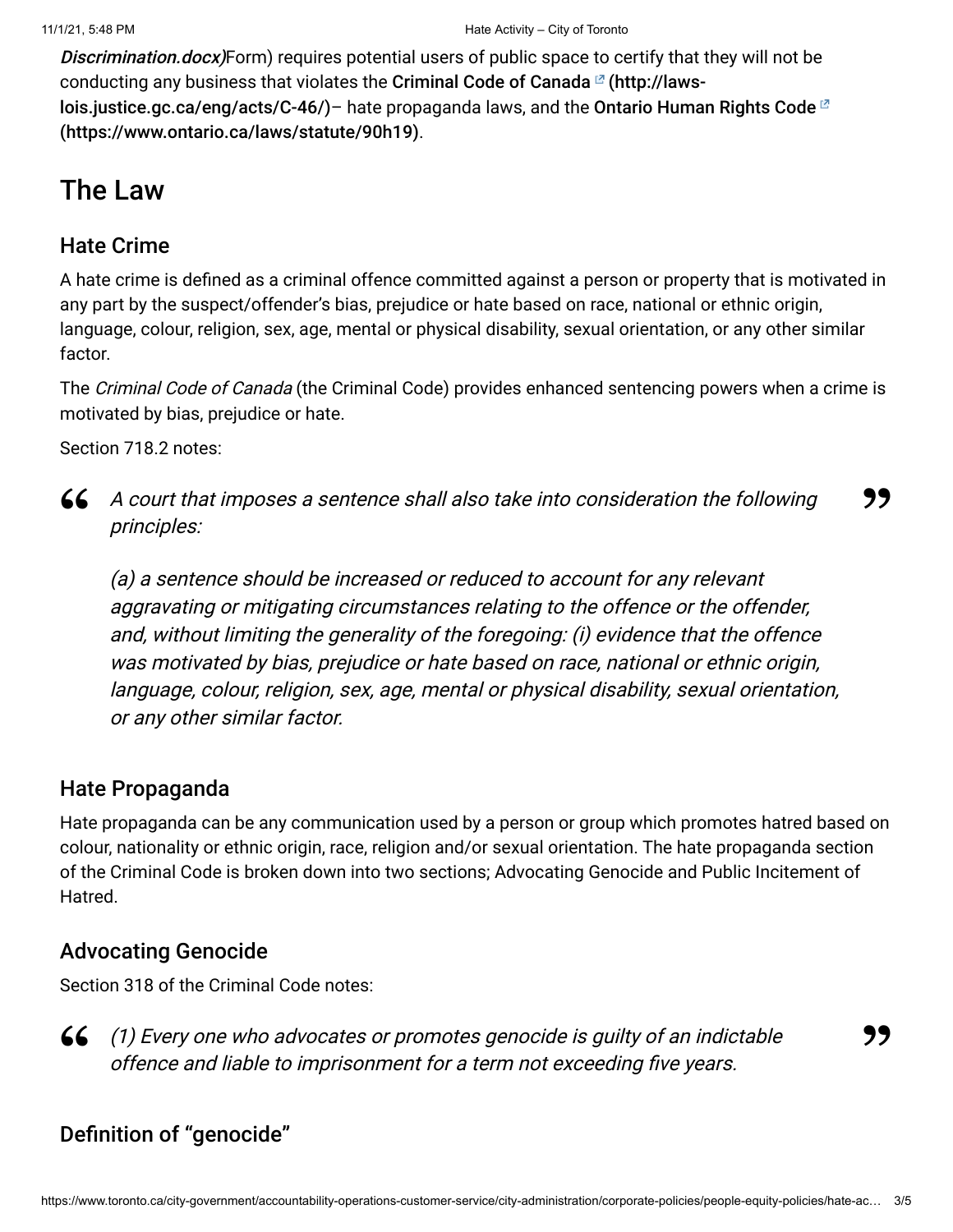(2) In this section, "genocide" means any of the following acts committed with **" "** intent to destroy in whole or in part any identifiable group, namely,

(a) killing members of the group; or

(b) deliberately inflicting on the group conditions of life calculated to bring about its physical destruction.

#### Public Incitement of Hatred

Section 319 of the Criminal Code notes:



(1) Every one who, by communicating statements in any public place, incites **" "** hatred against any identifiable group where such incitement is likely to lead to a breach of the peace is guilty of

(a) an indictable offence and is liable to imprisonment for a term not exceeding two years; or

(b) an offence punishable on summary conviction.

#### Wilful Promotion of Hatred

 $\left(2\right)$  Every one who, by communicating statements, other than in private 66 (2) Every one who, by communicating statements, other than in private **1999**<br>Conversation, wilfully promotes hatred against any identifiable group is guilty of

(a) an indictable offence and is liable to imprisonment for a term not exceeding two years; or

(b) an offence punishable on summary conviction.

#### The Ontario Human Rights Code – Announced Intention to Discriminate

While not specifically dealing with "hate activity" the Ontario Human Rights Code deals with an announced intention to discriminate as follows:

Section 13(1) of the Ontario Human Rights Code notes: